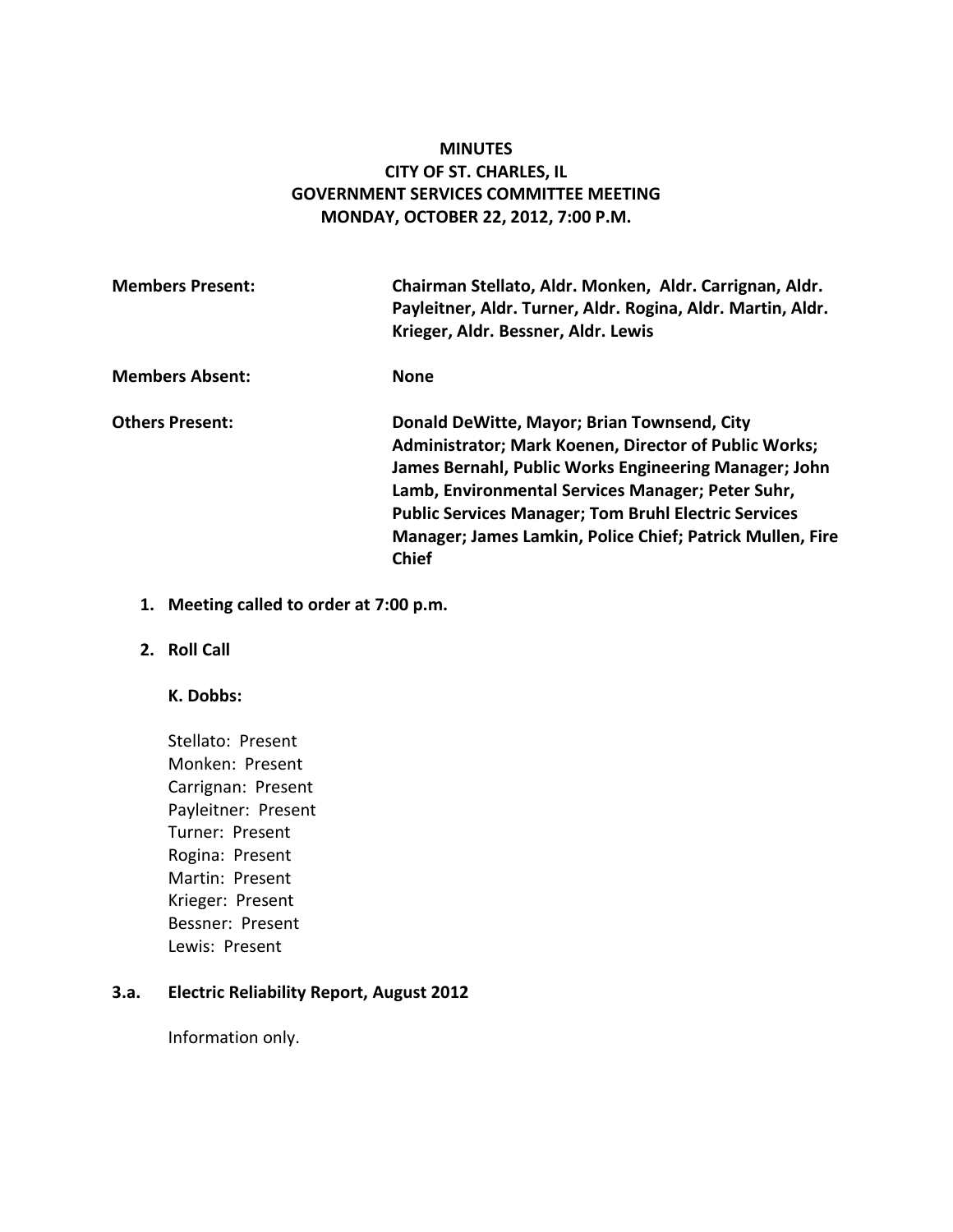### **3.b. EAB Control Efforts**

Information only.

# **4.a Recommendation to approve Contractual Services for Ash Tree Removal Services to Skyline Tree Service.**

**Aldr. Martin:** I would like to absent myself from this item.

**Chairman Stellato**: Please allow the record to reflect that Aldr. Martin is recusing himself from this particular discussion.

**Peter Suhr presented.** Staff is seeking approval for a continuation of our Emerald Ash Borer Removal Program. We anticipate by the end of the year that we will have removed the first 1,000 of the 3,000 trees that were recommended for removal and replacement as part of the \$2.5 bond that was issued earlier this year.

In 2008, the City had 5,400 ash trees. To date, we have removed 3,000 citywide, which represent just over half of our ash tree population. All of them except for a small portion in the CMD area have been replaced. We are currently planting 820 trees as part of our fall planting program.

Similar to the first 1,000 removed, the second phase, which we are seeking approval for tonight is to remove another 1,000 ash trees starting in November. All of the trees recommended for removal are in poor condition and are ready to come down. As part of the competitive RFP process, Skyline Tree Service has prepared a lump sum fee of \$500,000 to remove the next 1,000 ash trees. Skyline has met the expectation set forth in their contract and has agreed to hold their pricing for this second phase. Considering Skyline's proposal is within the budgeted amount, we request to waive bids and recommend approval of award of the contract to Skyline Tree Services.

## **Chairman Stellato**: This is a budgeted item?

**Mr. Suhr**: Yes, it is.

**Aldr. Carrignan**: Are the trees prioritized, relative to how far gone they are, or is it that we just pick a neighborhood?

**Mr. Suhr**: They are prioritized and we were doing a lot more of that in the first 1,000. We've got another 1,000 out there that are all in bad condition so we are ready to go. I think we will still be judicious about that and go from quadrant to quadrant. We are still going to pick the worst of the worst.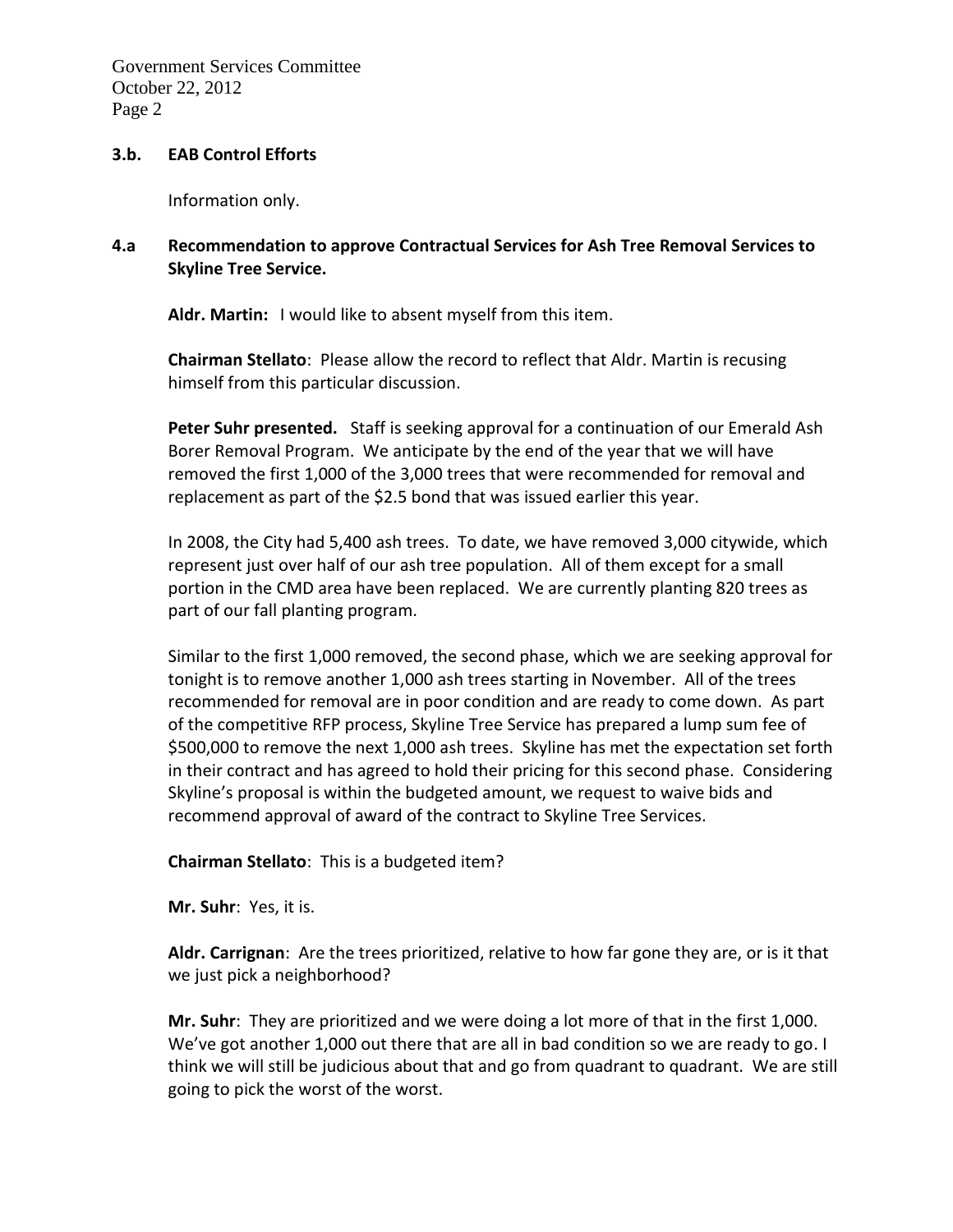> **Aldr. Carrignan**: The reason I ask; I see some lately that are deteriorating rapidly. With that, I move for approval.

> **Aldr. Krieger**: Regarding Ash trees on private property; when are we really going to get serious about that?

> **Mr. Suhr**: Truthfully we haven't had even one call regarding a private ash tree concern.

**Aldr. Krieger**: Consider this your first call.

**Aldr. Lewis**: How about the trees downtown? Are they coming down yet?

**Mr. Suhr**: They came down and were replanted before the festival.

**Aldr. Rogina**: To Aldr. Krieger's point regarding trees on private property; at some point if it looks like it could be a problem, is that considered to be a nuisance under our ordinance?

**Mr. Suhr**: Yes, it is a nuisance under our ordinance and we do have the ability to notify a resident and have them remove the tree upon notice.

No further discussion.

Motioned by Aldr. Carrignan, seconded by Aldr. Monken. Approved unanimously by voice vote. **Motion carried.** 

#### **4.b. Presentation of the Annual Leaf Collection Program.**

**Chairman Stellato:** Please allow the record to reflect that Aldr. Martin is rejoining us.

**Peter Suhr presented.** Starting on Thursday, October 25, Kramer Tree Services will begin providing leaf collection services for our residents. Please find in your packet the 2012 leaf collection zone map and collection schedule.

Services are similar to last year and years past; including four separate collection areas and four pickups. This year the program starts on October 25 in the southwest quadrant and ends on November 30 in the northwest quadrant. Your packet contains specifics about the program, but you can visit the website which is the most current information.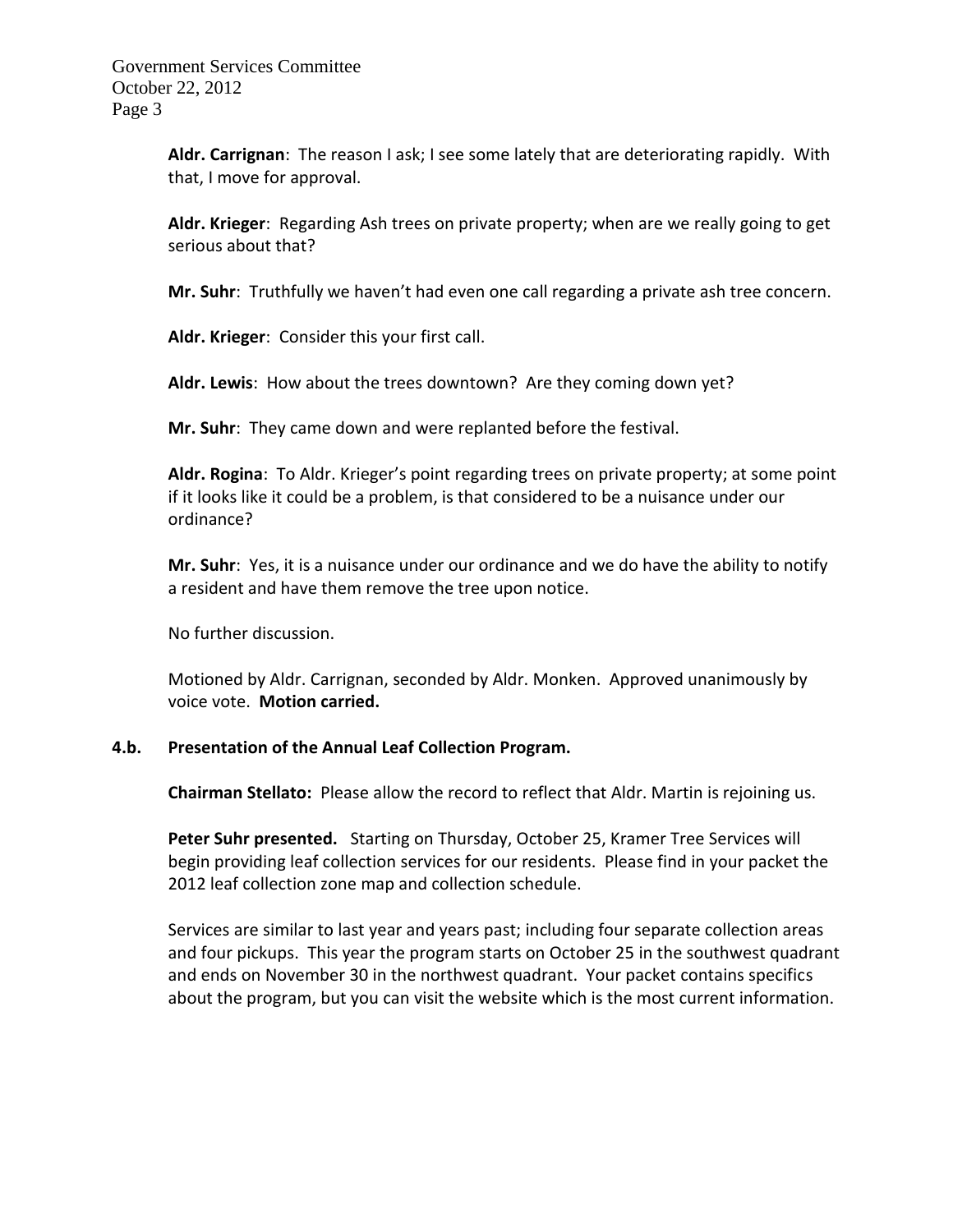No further discussion.

Motioned by Aldr. Carrignan, seconded by Aldr. Rogina. Approved unanimously by voice vote. **Motion carried.**

## **4.c. Presentation of the 2012/2012 Snow and Ice Control Program.**

Peter Suhr presented. Once again, city staff is prepared to deliver safe road conditions to our community during the 2012/2013 winter season. We were also prepared last year, but fortunately we had one of the mildest winters on record. Last year we only had 15 snow and ice events which totaled 22.5 inches of snow. The average for this area is 33 inches, but over the past four years we have averaged about 54 inches.

Utilizing 15 heavy duty snow plows, 11 light duty plows, 3 brine distribution trucks and multiple sidewalk machines, our program's plowing and deicing operations start with main routes, connectors, school zones and the downtown area which affect the majority of traffic and also our emergency routes. Once these areas are cleared and safe for travel, city crews and contractors will be directed to neighborhood streets, cul-de-sacs, alleys and parking lots.

Once again this year, we will be attempting to keep open the top deck of the First Street Parking Deck, with focus on the weekends and holidays. This is also the fourth year for which we are in full operation of our brine making facility. Even with the fair snow season we had last year, we manufactured 38,000 gallons of brine, which resulted in a total savings to the city of over \$33,000 in lieu of using salt.

We have ordered 4,000 tons of salt this year. Normally we would be considering 5,000 tons but we have a surplus from last year's mild winter. Both of our salt domes are completely full. If we have a normal winter this year, we will continue to see the savings on salt purchases in years to come.

Staff is recommending a continued annual agreement for shared services between the city and St. Charles Township. For many years, the city and the St. Charles Township have mutually agreed to provide snow and ice services under the jurisdiction of the other political body. This cooperation was based on the delivery of service that made practical sense and that is in place again this year.

City staff will again solicit vendors to assist with snow removal operations, mainly for cul-de-sacs, parking lots and sidewalks. Two years ago a Request for Proposal for these services was issued to qualified contractors. This year we will be utilizing the same contractors as a part of the three year agreement. If there are no questions, staff recommends approval of the Letter of Agreement with the St. Charles Township and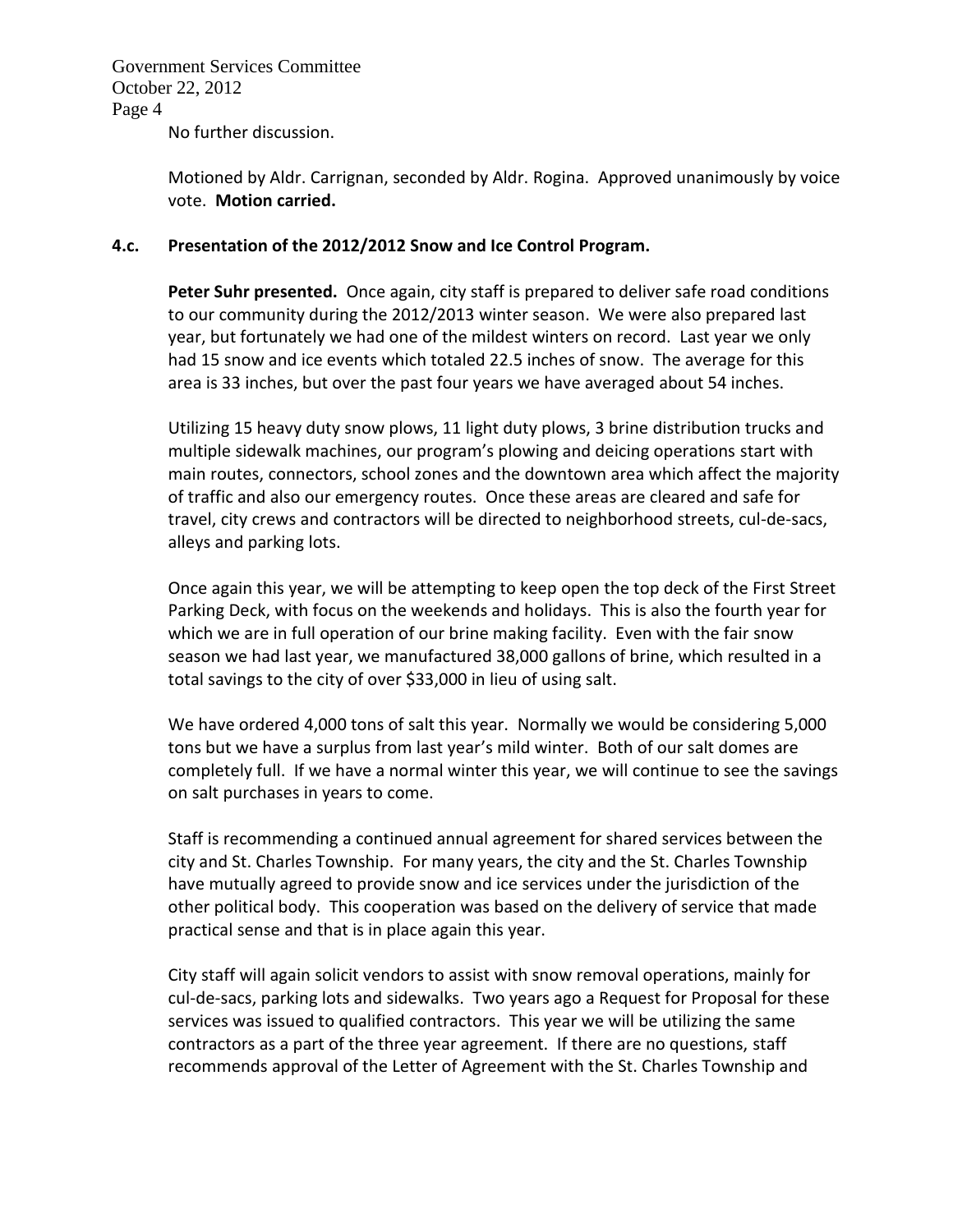Government Services Committee October 22, 2012

Page 5

also a recommendation to approve contractual services for the 2012/2013 snow program as identified in your program.

**Aldr. Rogina**: The estimated cost of \$96,521 could actually be higher if we get more snow?

**Mr. Suhr**: Correct. The cost consists of the hourly rate for the contractors, but that is the budgeted amount for contractual services.

No further discussion.

Motion to approve the Letter of Agreement with St. Charles Township.

Motioned by Aldr. Bessner, seconded by Aldr. Rogina. Approved unanimously by voice vote. **Motion carried.** 

Motion to approve contractual services for the 2012/2013 snow program.

Motioned by Aldr. Bessner, seconded by Aldr. Turner. Approved unanimously by voice vote. **Motion carried.** 

# **4.d. Recommendation to approve New Utility Easement Located at 1315 E. Main Street (Dickey Manufacturing).**

**James Bernahl presented.** This is a clean-up item from the advanced contract for the IL Rt. 64 jobs. We performed off-site watermain and sanitary work as part of the abandonment of the old asbestos main along the railroad tracks. We had to relocate the service for Dickey Manufacturing so we've been working with the property owners to install that new service. As you will see in your packet, there is a new easement in place.

If there are no questions, staff recommends approval of the new public utility easement located at 1315 E. Main Street.

No further discussion.

Motioned by Aldr. Turner, seconded by Aldr. Carrignan. Approved unanimously by voice vote. **Motion carried.**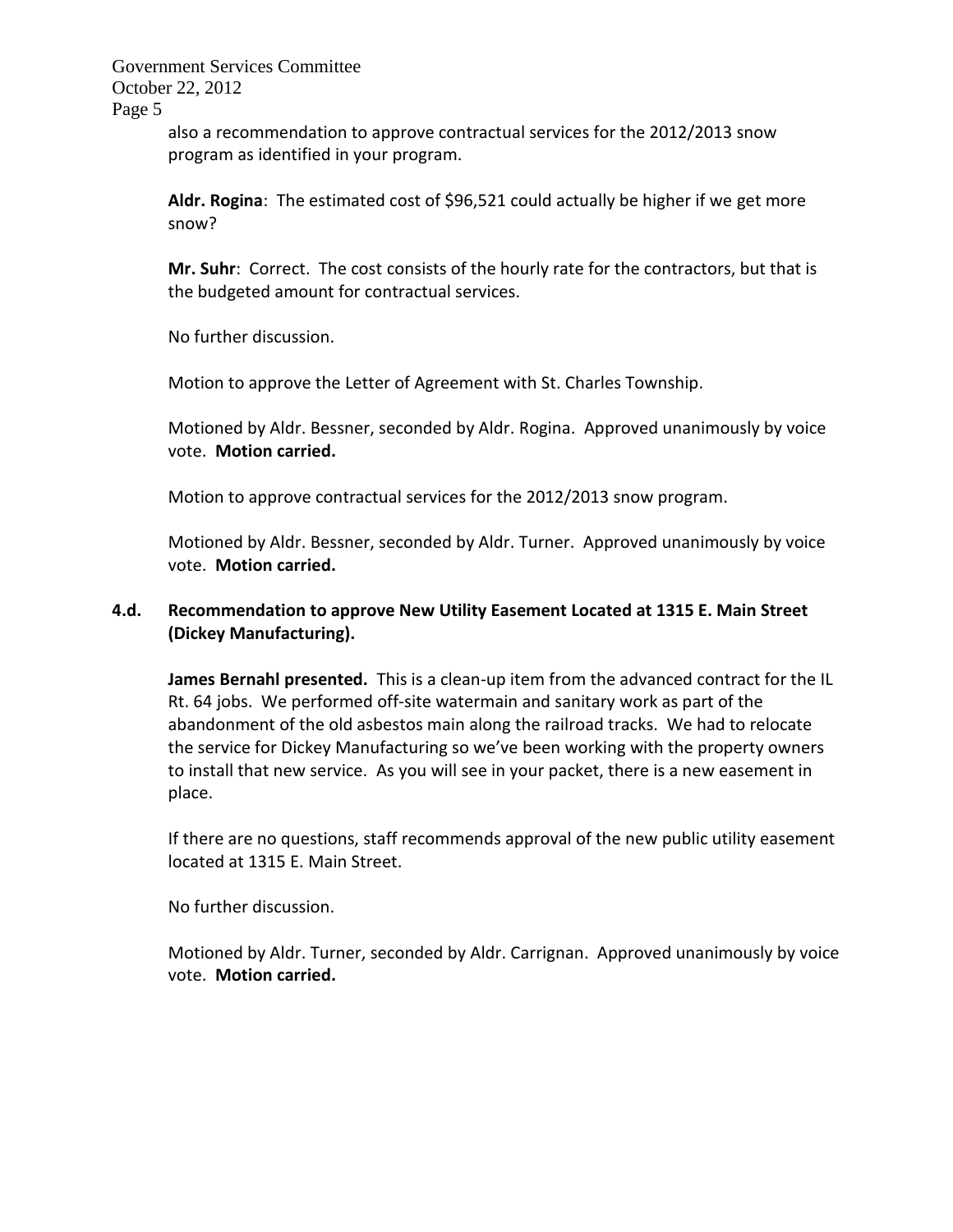### **5.a. Recommendation to approve Ambulance Replacement for Tri-City Ambulance.**

**Chief Mullen presented.** This request is part of the normal fleet replacement which was approved for purchase by the Tri-City Ambulance Board on September 21, 2012. Because we are the lead agency for TCA, any budget purchase has to be approved by Council.

The purchase is from a vendor that we have been buying from for quite some time through the Suburban Purchasing Cooperative which is how we bought the last several ambulances. This particular ambulance is going to Geneva and they are satisfied with the specifications.

Staff recommends approval of the purchase of an ambulance replacement for Tri-City Ambulance.

No further discussion.

Motioned by Aldr. Turner, seconded by Aldr. Bessner. Approved unanimously by voice vote. **Motion carried.** 

### **5.b. Recommendation to approve Cardiac Monitor Replacement for the Fire Department.**

**Chief Mullen presented.** For this item, we are looking for approval for the purchase of cardiac monitor defibrillator for the Fire Department vehicles. When we crafted this RFP, one of the things we required of the vendors was that they would hold that price for each of the participant agencies, if and when it came time for them to renew and purchase new equipment.

We are looking to do this again because our monitors are of the same age and we think there is significant benefit operationally from having the paramedics using the same pieces of equipment universally. This is a capital item that was in our budget and staff recommends approval of the purchase.

**Aldr. Rogina**: Do we have these cardiac monitor units on any engine that leaves the fire department?

**Chief Mullen**: Only the ones that are staffed. We have a number of reserve vehicles and if we do a call back and we staff extra vehicles for a storm or whatever, the extra units are not necessarily equipped to operate at the paramedic level. But the ones that are staffed 24 hours a day, yes.